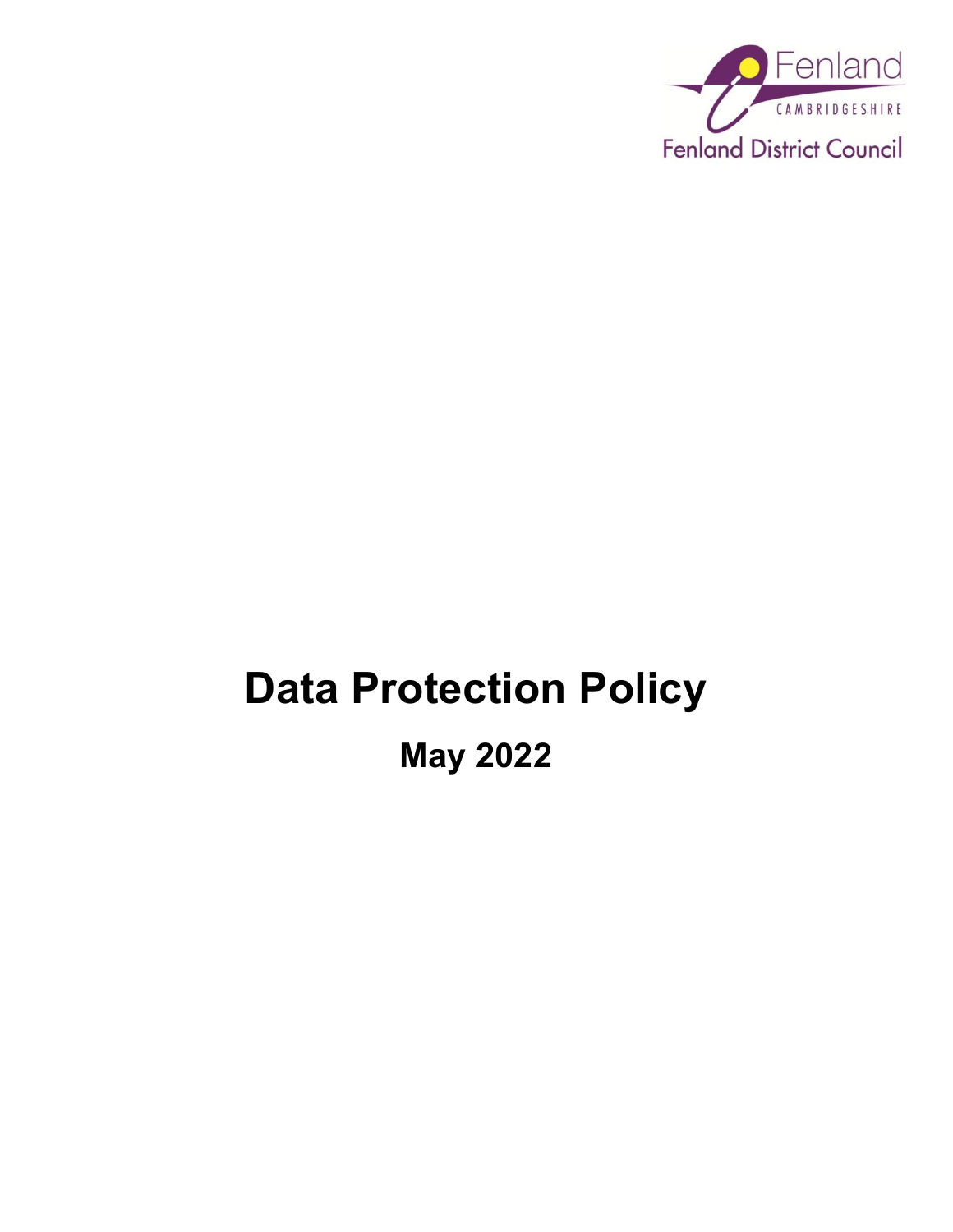# **Contents**

|                                                          | Page            |
|----------------------------------------------------------|-----------------|
| Introduction                                             | $\overline{2}$  |
| <b>Definitions</b>                                       | $\overline{2}$  |
| <b>Policy Statement</b>                                  | $\overline{3}$  |
| Scope                                                    | $\overline{4}$  |
| Aims and Objectives                                      | $\overline{4}$  |
| Roles and Responsibilities                               | $\overline{5}$  |
| <b>Council Statement on Data Protection Requirements</b> | $\underline{6}$ |
| Data Protection Impact Assessment                        | $\underline{8}$ |
| Data Handling                                            | 9               |
| Contracts                                                | 10              |
| <b>Information Requests</b>                              | 10              |
| <b>Prompt Replies to Requests</b>                        | 10              |
| Exempting Information from Non-disclosure                | 11              |
| <b>Refusal of Subject Access Requests</b>                | <u>12</u>       |
| Data Breaches                                            | <u> 12</u>      |
| <b>Appeals and Complaints</b>                            | 13              |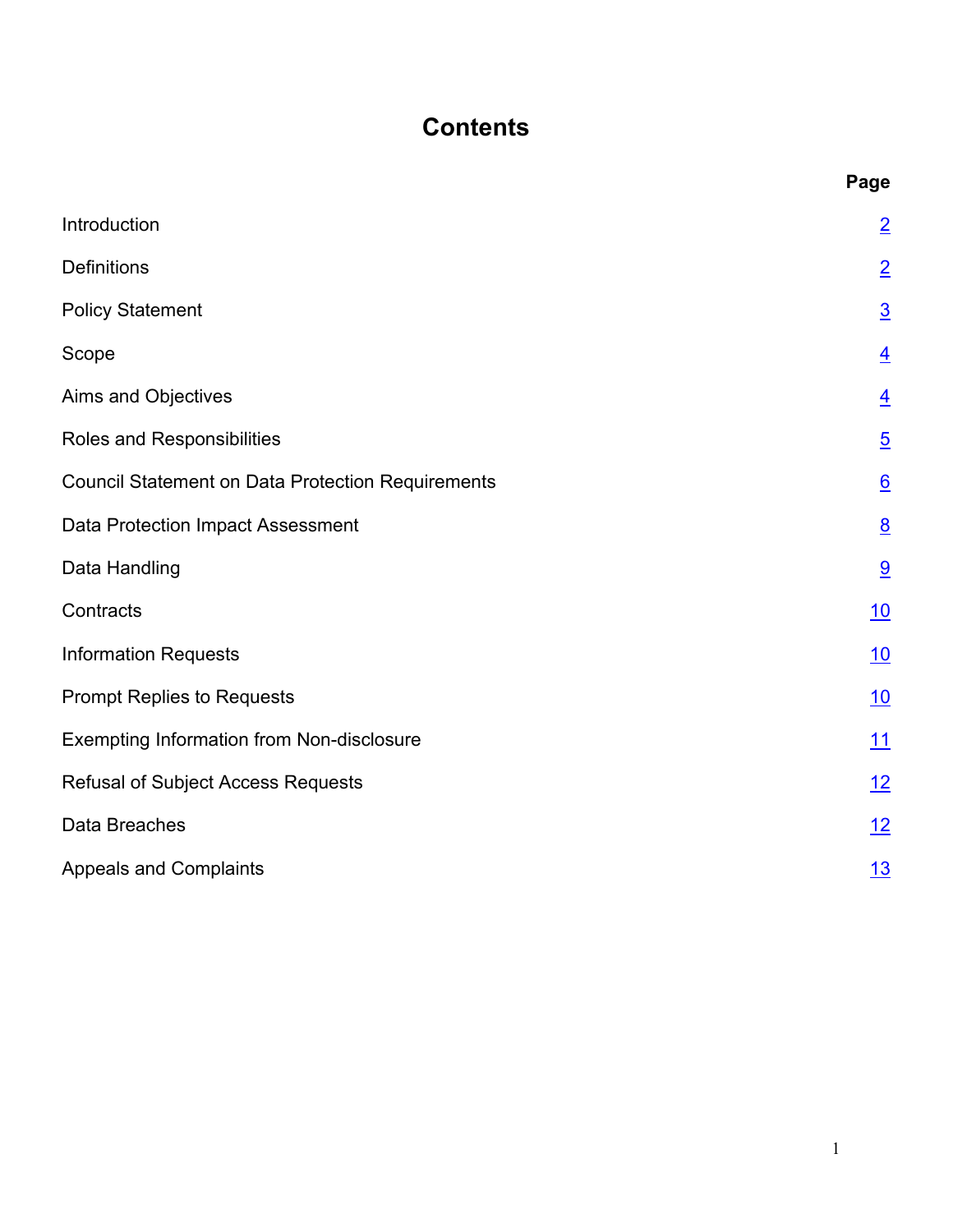## <span id="page-2-0"></span>**1. Introduction**

- 1.1 The General Data Protection Regulation (GDPR) and Data Protection Act (DPA) were updated in 2018 to reflect technological advancements and changes since the last act in 1998. This policy outlines how Fenland District Council will adopt the provisions of the GDPR and DPA.
- 1.2 Higher fines have been introduced for data breaches and non-compliance. The Information Commissioner's Office (ICO) have the power to issue fines of up to 20 million Euros or 4% of a company's worldwide revenue dependent on which is the higher sum.
- 1.3 Major changes include stronger conditions for consent, the need for privacy controls to be built in at the design phase, greater rights for data subjects and tighter controls on data breaches.
- 1.4 The processing of data by the council is essential for services and functions, and will often involve the use of personal and/or 'special category' data. Compliance with data protection legislation will ensure that such processing is carried out fairly and lawfully.

# <span id="page-2-1"></span>**2. Definitions**

- 2.1 'Personal data' means any information relating to an identified or identifiable living individual ('Data Subject')
- 2.2 'Identifiable living individual' means a living individual who can be identified, directly or indirectly, in particular by reference to:
	- An identifier such as a name, an identification number, location data or an online identifier
	- One or more factors specific to the physical, physiological, genetic, mental, economic, cultural or social identity of the individual
- 2.3 'Special category (sensitive) personal data' means:
	- Racial or ethnic origin
	- Political opinions
	- Religious/philosophical beliefs
	- Trade union
	- Processing of biometric/genetic data to identify someone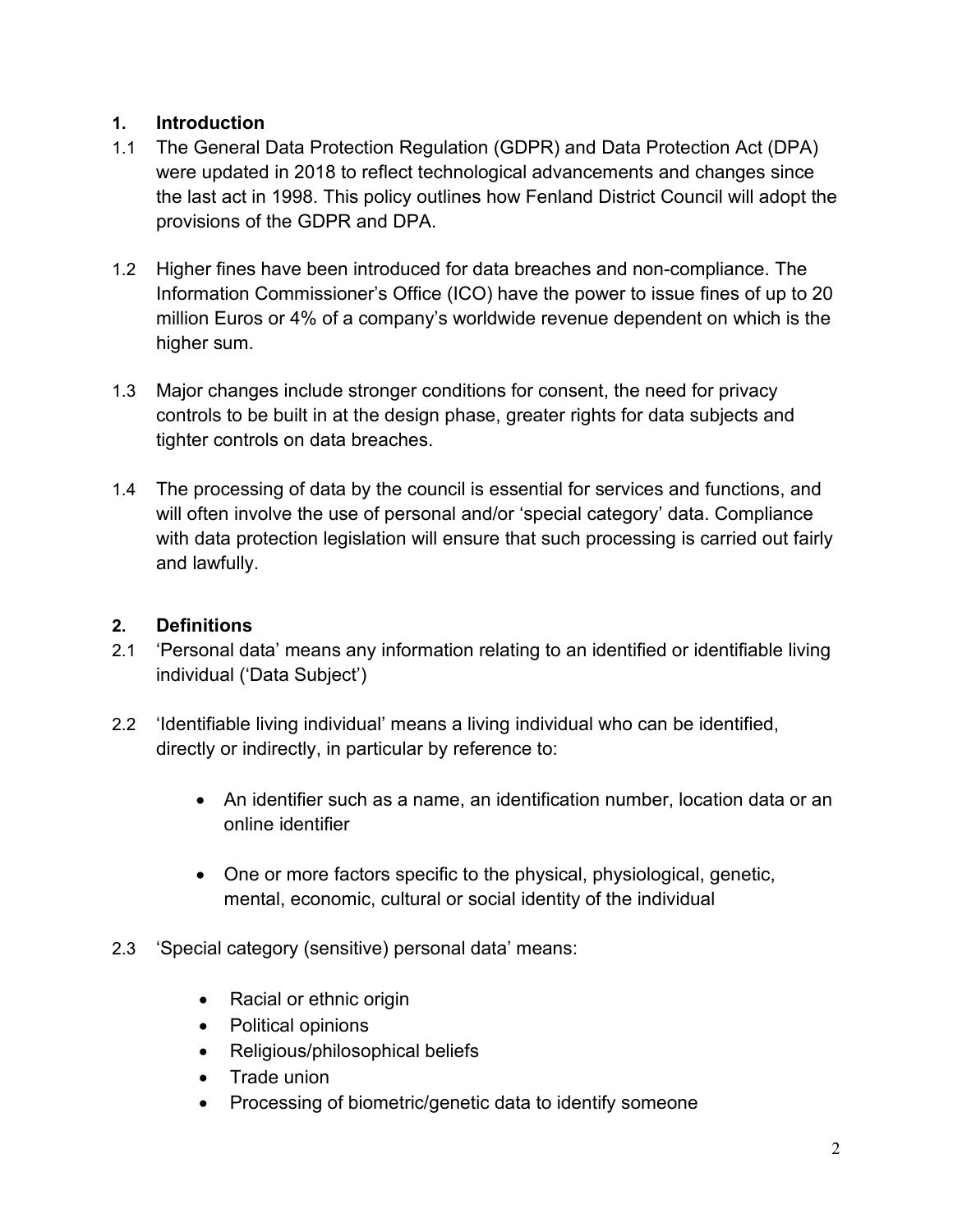- Health
- Sex life or sexual orientation
- 2.4 'Processing', in relation to personal data, means an operation or set of operations which is performed on personal data or on sets of personal data, such as:
	- Collection, recording, organisation, structuring, storage
	- Adaptation or alteration
	- Retrieval, consultation, use
	- Disclosure by transmission, dissemination or otherwise making available
	- Alignment or combination, or
	- Restriction, erasure or destruction.
- 2.5 'Data Subject' means the identified or identifiable living individual to whom personal data relates.
- 2.6 'Controller' means the natural or legal person, public authority, agency or other body which, alone or jointly with others, determines the purposes and means of the processing of personal data.
- 2.7 'Processor' means a natural or legal person, public authority, agency or other body which processes personal data on behalf of the controller.
- 2.8 'Filing system' means any structured set of personal data which is accessible according to specific criteria, whether held by automated means or manually and whether centralised, decentralised or dispersed on a functional or geographical basis.

#### <span id="page-3-0"></span>**3. Policy Statement**

- 3.1 Fenland District Council supports the objectives of GDPR and DPA and seeks to ensure compliance with this data protection legislation.
- 3.2 This policy aims to ensure that the provisions of the GDPR and DPA are adhered to whilst protecting the rights and privacy of living individuals; ensuring their personal data is not processed without their knowledge, that it is held securely, that it is only held for as long as necessary and only shared with those who it needs to be shared with.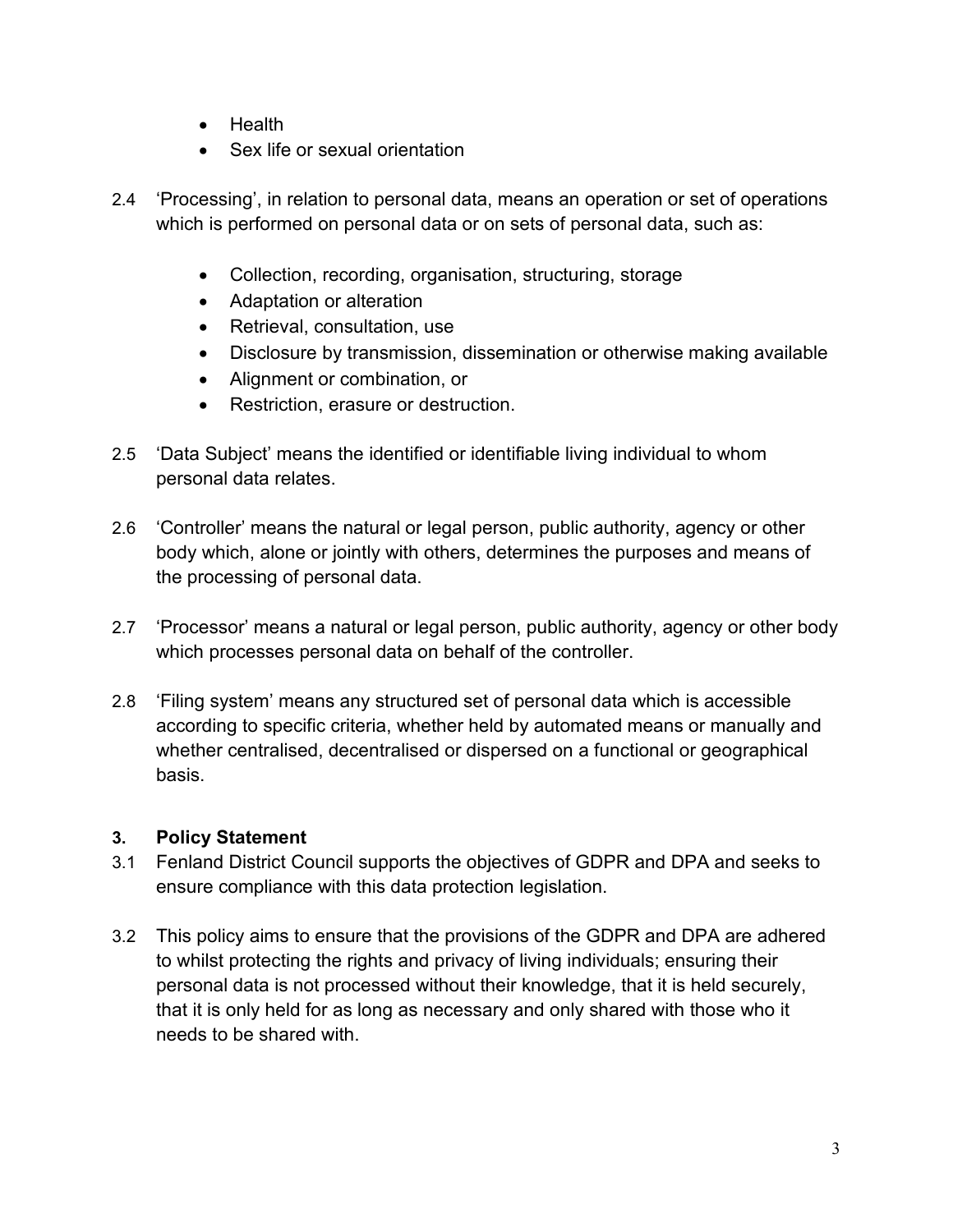# <span id="page-4-0"></span>**4. Scope**

4.1 All staff and members, both permanent and temporary, are required to adhere to this policy. They have a responsibility for handling personal data safely, securely and in line with the council's policies. All volunteers, work placements and any agency workers are required to read and comply with this policy and GDPR requirements.

# <span id="page-4-1"></span>**5. Aims and Objectives**

- 5.1 This policy sets out the council's commitment to upholding the data protection principles outlined in the GDPR and managing information held fairly and lawfully. It seeks to strike an appropriate balance between the council's need to make use of personal information in order to manage their services efficiently and effectively and respect for the privacy of individuals.
- 5.2 To assist staff in meeting their statutory obligations under the GDPR and DPA and provide a guide to the public on the council's obligations with regard to the processing of their personal data.
- 5.3 In particular this policy aims to:
	- Assist the council in complying with all requirements of the GDPR and DPA.
	- Ensure that personal data is readily available on request and that requests from Data Subjects are dealt with in a timely manner.
	- Ensure adequate consideration is given to whether or not personal information should be disclosed.
	- Ensure increased awareness of Data Subjects to the amount of personal data processed and stored by the council about them and advise them of their rights under the data protection legislation.
- 5.4 The council also aims to mitigate the following risks through this policy:
	- Accidental or deliberate breaches of the DPA and/or the GDPR
	- Potential action against the council from the ICO due to the loss or misuse of personal data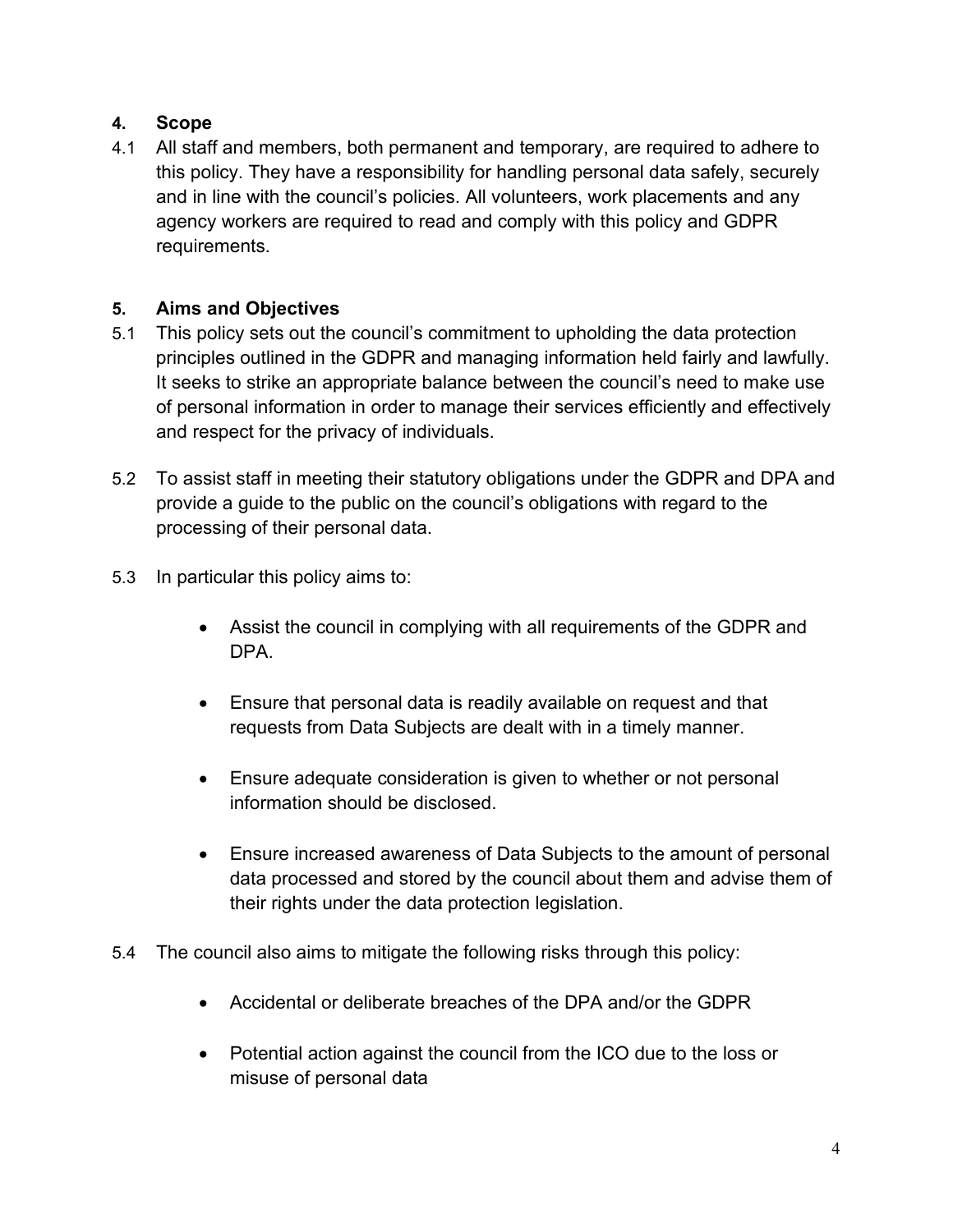- Potential legal action from any Data Subjects due to a breach of their data protection rights
- Potential reputational damage to the council as a result of any breaches of the GDPR
- 5.5 The council will endeavour to promote greater openness, provide increased transparency of data processing and build public trust and confidence in the way that the council manages information about its customers.

#### <span id="page-5-0"></span>**6. Roles and Responsibilities**

- 6.1 All employees of the council will be responsible for ensuring that Subject Access Requests are dealt with in accordance with this policy and that personal data is processed appropriately. This includes ensuring that personal data supplied to the council is accurate, up-to-date and held securely.
- 6.2 Members will be responsible for complying with this policy when engaging in council business and must be aware of their responsibilities as individuals. Whilst Fenland District Council acts as the controller and is therefore liable for violations regarding personal data, Councillors must be aware that it can be a criminal offence to process personal data outside of their role as a District Councillor or without due authorisation from the council. A serious breach of this policy by a member is a potential breach of the council's Members' Code of Conduct and would warrant investigation.
- 6.3 Overall responsibility for the GDPR and DPA will rest with the Senior Information Risk Officer (SIRO), Carol Pilson, in consultation with the Data Protection Officer, Amy Brown. Amy can be contacted at **amybrown@fenland.gov.uk.**
- 6.4 The council's Corporate Management Team is responsible for approving this policy and for managing compliance with the GDPR and DPA.
- 6.5 The council's Data Protection Officer is responsible for the provision of advice, guidance and training regarding data protection legislation and will be responsible for keeping this document up to date. They will also monitor data protection compliance and increase awareness of both the DPA and GDPR across the council. The Data Protection Officer shall act as the contact point with the ICO.

The SIRO will take overall ownership of information security, act as champion for information risk at Corporate Management Team and provide written advice to the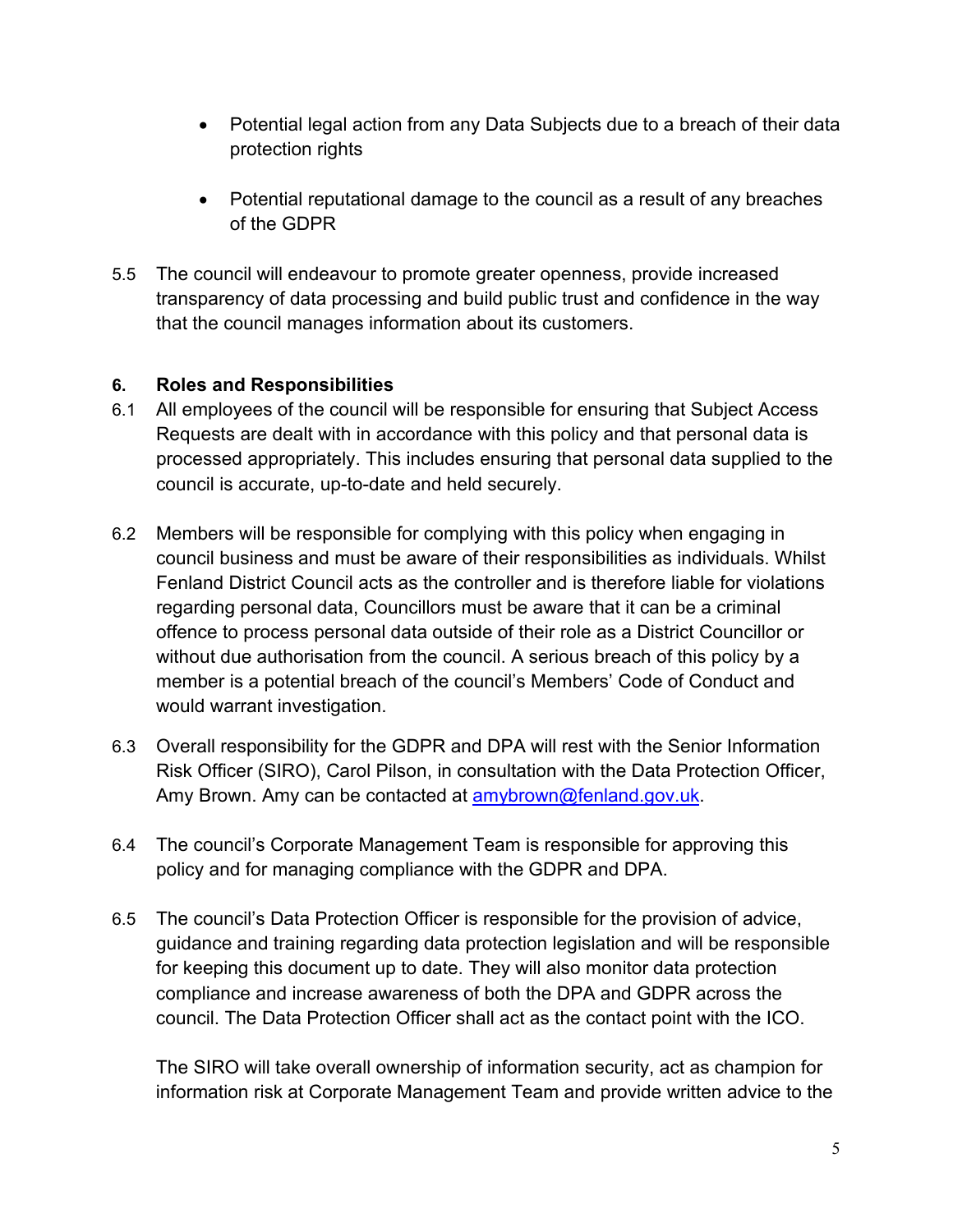Data Protection Officer on the content of the council's Annual Governance Statement in regard to information risk. The SIRO implements and leads the Information Governance (IG) risk assessment and management processes within the council and advises SLT on the effectiveness of information risk management.

- 6.6 Heads of Service will be responsible; for ensuring operational compliance with this policy within their own departments, for compiling and maintaining their Record of Processing Activities (ROPA) for his or her department and, for becoming involved in consultations with the Data Protection Officer when applicable.
- 6.7 All services are required to create and maintain their own privacy notices in consultation with the DPO. The council shall inform individuals of its privacy information via its website, and will provide copies in such other reasonable format on request.
- 6.8 All staff must understand the main concepts of GDPR, identify and report any risks to personal data security to the DPO and identify and report any data breaches to the DPO at the earliest possible time using the data breach reporting form which can be found on the intranet.
- 6.9 Internal Audit will undertake reviews to assess the procedures and policies in place that relate to data protection.

#### <span id="page-6-0"></span>**7. Council Statement on Data Protection Requirements**

- 7.1 This policy applies to the acquisition and processing of all personal data within the council and sets out how the council will ensure that individual's rights and freedoms are protected.
	- The council will comply with Article 8 of the Human Rights Act in respect of the processing of personal data.
	- The council, as the Data Controller, will make individuals aware of the purpose(s) it is processing their personal data for and will seek consent where appropriate.
	- 'Consent' of the Data Subject means any freely given, specific, informed and unambiguous indication of the Data Subject's wishes by which he or she, by a statement or by a clear affirmative action, signifies agreement to the processing of personal data relating to him or her.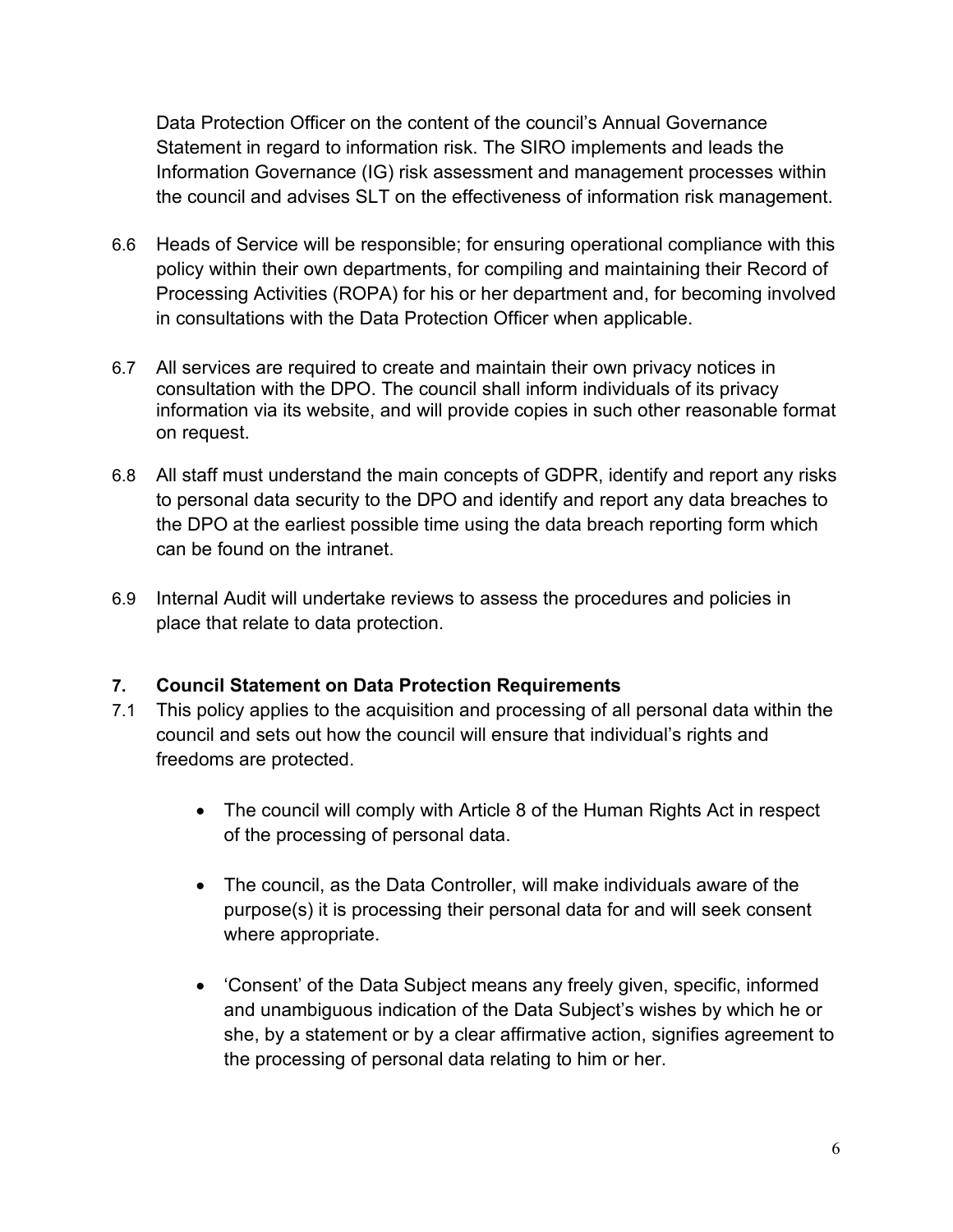- The council will provide general information to the public about their statutory rights under the GDPR and DPA on our website.
- The council will hold the minimum amount of personal data necessary to carry out its functions, and every effort will be made to ensure the accuracy and relevance of data processed.
- The personal data held by the council will be kept in accordance with the six principles of the GDPR. The council will keep all electronic and manual records in accordance with its Data Retention Schedule.
- Periodically a risk assessment will be undertaken, via audit reviews, for all data processing, and when inadequate controls are identified, technical and organisational security measures will be taken, appropriate to the level of risk identified.
- Personal data will only be used for the direct promotion or marketing of goods or services with the explicit consent of an individual.
- Data sharing and data matching with external agencies will only be carried out under a written contract setting out the scope and limits of the data agreement. This should be in line with the Information management Policy.
- Elected Members and staff will be trained to an appropriate level in the use and supervision of personal data.
- Breaches of this policy may be subject to action under the council's disciplinary procedure.

#### <span id="page-7-0"></span>**8. Data Protection Impact Assessment's**

- 8.1 Data Protection Impact Assessment's (DPIA's) are a mandatory requirement under GDPR and are required when processing is likely to result in a high risk to individuals rights.
- 8.2 Before undertaking any new work stream or using any third party system/software which is likely to involve personal data, the council will carry out a DPIA.
- 8.3 DPIA's are a means of addressing a projects risk as part of overall project management. They are carried out with a view to identifying and managing any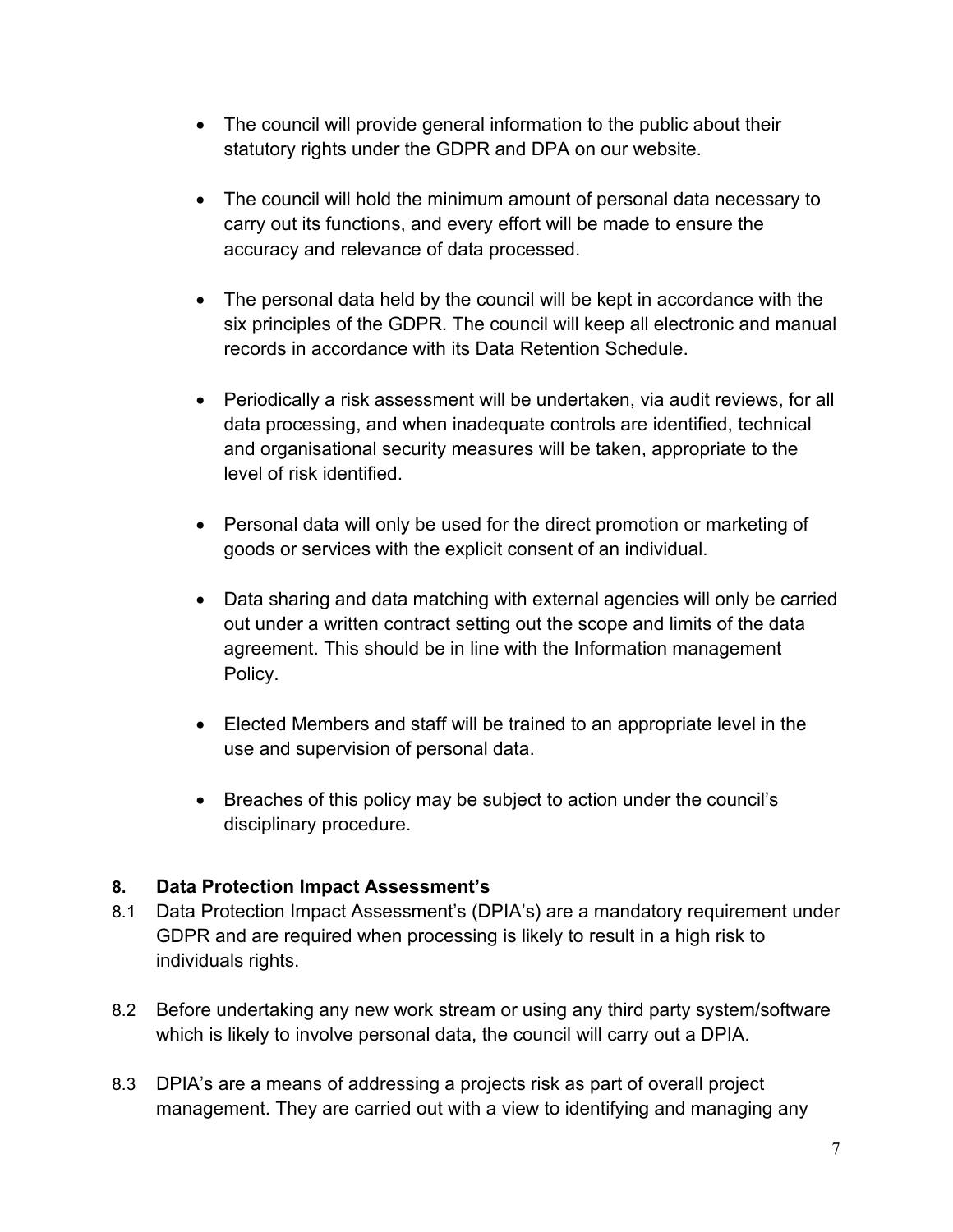project risks relating to personal data which is collected, used, stored, distributed and destroyed throughout a project.

- 8.4 The function of the DPIA is to ensure that data protection risks are properly identified and addressed wherever possible, and that decision-makers have been fully informed of the risks and the options available for mitigating them. For those proposals that involve data sharing, this could include the risks if data is not shared.
- 8.5 The DPIA will set out information such as; the personal data to be collected, how it will be used, how it will be stored, whether it will be shared and for how long it will be retained.
- 8.6 Not every proposal will require a DPIA. The key questions in determining whether a DPIA is needed are:
	- Will the proposal involve the processing of personal data of individuals?
	- Is there a risk to the personal data or individuals' rights?
	- Has a DPIA already been conducted for similar work?
	- Do the ICO require you to do a DPIA?
- 8.7 DPIA templates have been provided for use on the council's intranet site.

## <span id="page-8-0"></span>**9. Data Handling**

- 9.1 Service areas must only collect the minimum amount of personal data that is necessary to fulfil their purposes. Service areas must not collect personal data on the basis that it may be useful, there must be a specific purpose.
- 9.2 When personal data is collected it must be ensured that the Data Subject is informed who the Data Controller is, the purpose(s) for which the personal data is to be used and any other information about how it will be used or shared. This can, and should, be provided in the form of a privacy notice.
- 9.3 The Information Security Policy should be adhered to in order to minimise the risk of a data breach.
- 9.4 Where applicable anonymisation or pseudonymisation techniques should be employed to protect personal data. These techniques should be utilised when necessary, particularly when sharing personal data with third parties.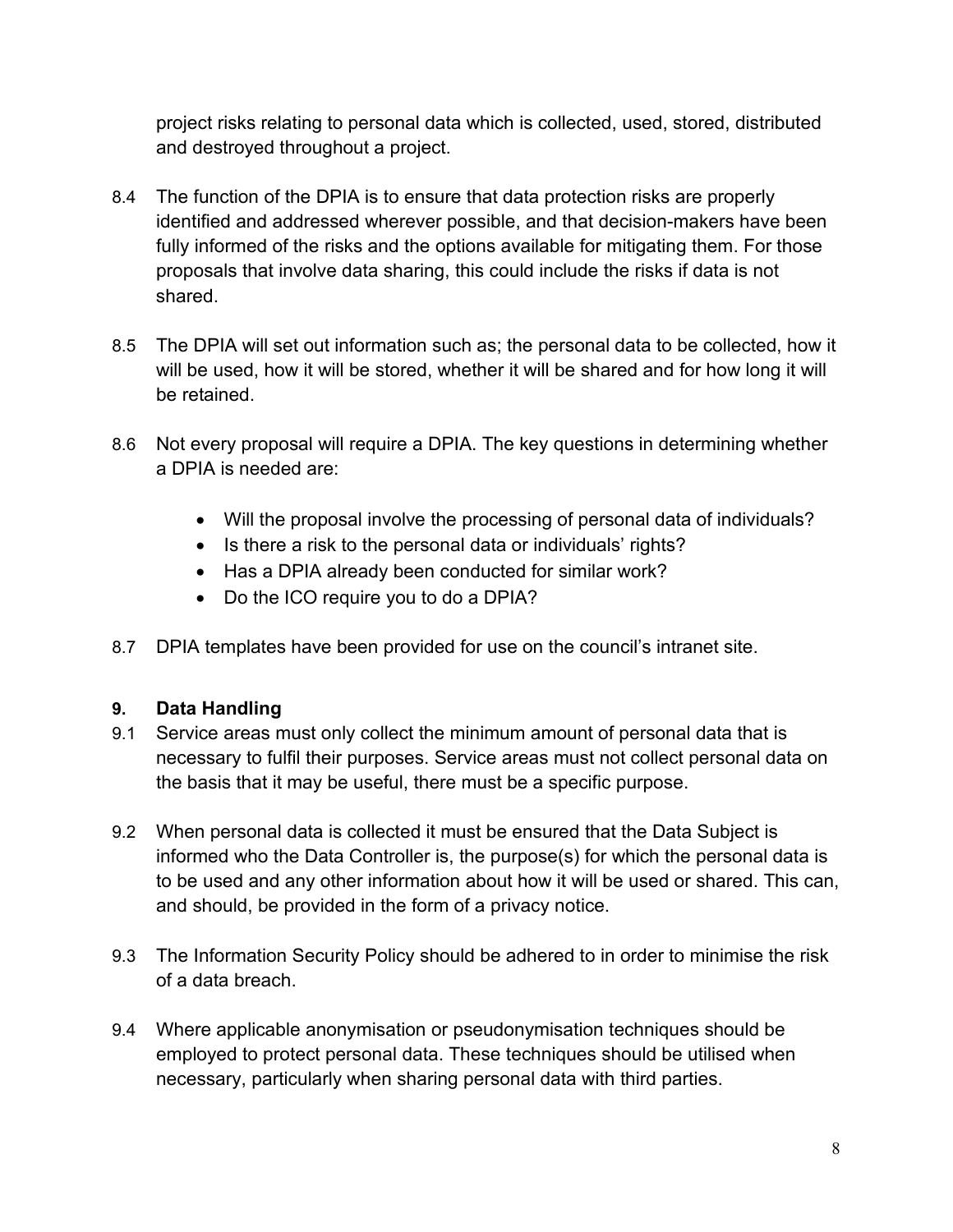- 9.5 All staff are responsible for ensuring that personal data is used and stored properly to prevent unauthorised access.
- 9.6 All personal data should:
	- Be stored in locked desks or filing cabinets when not in use
	- Only be accessed on secure council equipment and have limited access based on its sensitivity
	- Not be visible on screens to unauthorised persons including the public and other members of staff
	- Not be taken out of council offices or stored externally unless such use or storage is necessary and authorised by your line manager
	- Only be kept for as long as is necessary and disposed of securely when no longer needed
- 9.7 All personal data held by service areas should be reviewed at regular intervals and deleted when it passes its retention date unless there are sufficient reasons to extend this period. The reason for holding any personal data passed its retention period should be noted.
- 9.8 Duplicate records should be avoided to reduce the risk of inaccuracies and anomalies.

#### <span id="page-9-0"></span>**10. Contracts**

- 10.1 Whenever the council uses a third party to process an individual's data on the council's behalf there must be a written contract in place.
- 10.2 The contract must include specific GDPR clauses surrounding the security of personal data and other data protection requirements such as access control, retention periods, and deletion of personal information. Sufficient procedures should be put in place regarding Subject Access Requests and complying with individuals' data rights such as the right to rectification.
- 10.3 The council shall ensure that they only use third parties who provide sufficient guarantees that the requirements of data protection law shall be met and the rights of individuals protected.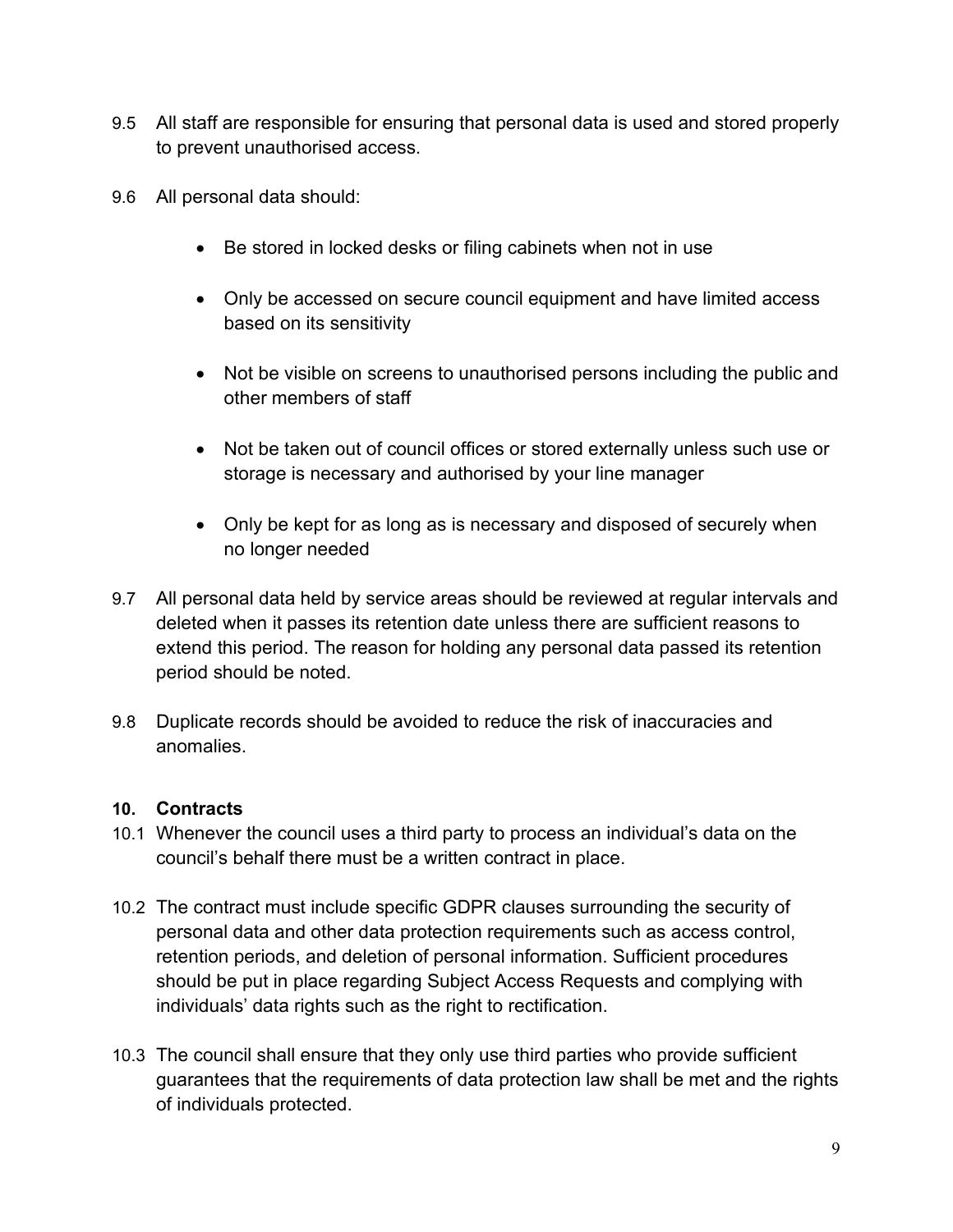#### **11. Information Requests**

- 11.1 Requests from Data Subjects for copies of personal data that the council holds about them (Subject Access Requests) can be made in writing or verbally. This includes requests transmitted by electronic means, providing they are received in a legible form and are capable of being used for subsequent reference.
- 11.2 If a person is unable to articulate their request in writing we will provide advice to assist them in formulating their request.
- 11.3 If the information sought is not described in a way that would enable the council to identify and locate the requested material, or the request is ambiguous, the council will seek additional clarification.
- 11.4 The council will not provide assistance to an applicant who is not the Data Subject, unless it is confirmed that the explicit consent of the Data Subject has been obtained for a third party to request the Data Subject's personal data.
- 11.5 The council will only process a Subject Access Request where identity has been confirmed. Both driving licences and passports are acceptable forms of identification in this case.

#### <span id="page-10-0"></span>**12. Prompt Replies to Requests**

- 12.1 The council is committed to dealing with requests for information promptly and no later than the statutory guideline of one calendar month.
- 12.2 The council would not expect every application for information to take one calendar month and will endeavour, where possible, to provide the requested information at the earliest opportunity from the date of the request.
- 12.3 However, if the council considers the request to be complex, it may extend the time by up to two extra calendar months. This decision will be made by the leading officer in consultation with the DPO.
- 12.4 In this instance the council will notify the applicant in writing that the Subject Access Request requires further time and will provide an estimate of a 'reasonable time' by which they expect a response to be made.
- 12.5 These estimates shall be realistic and reasonable taking into account the circumstances of each particular case.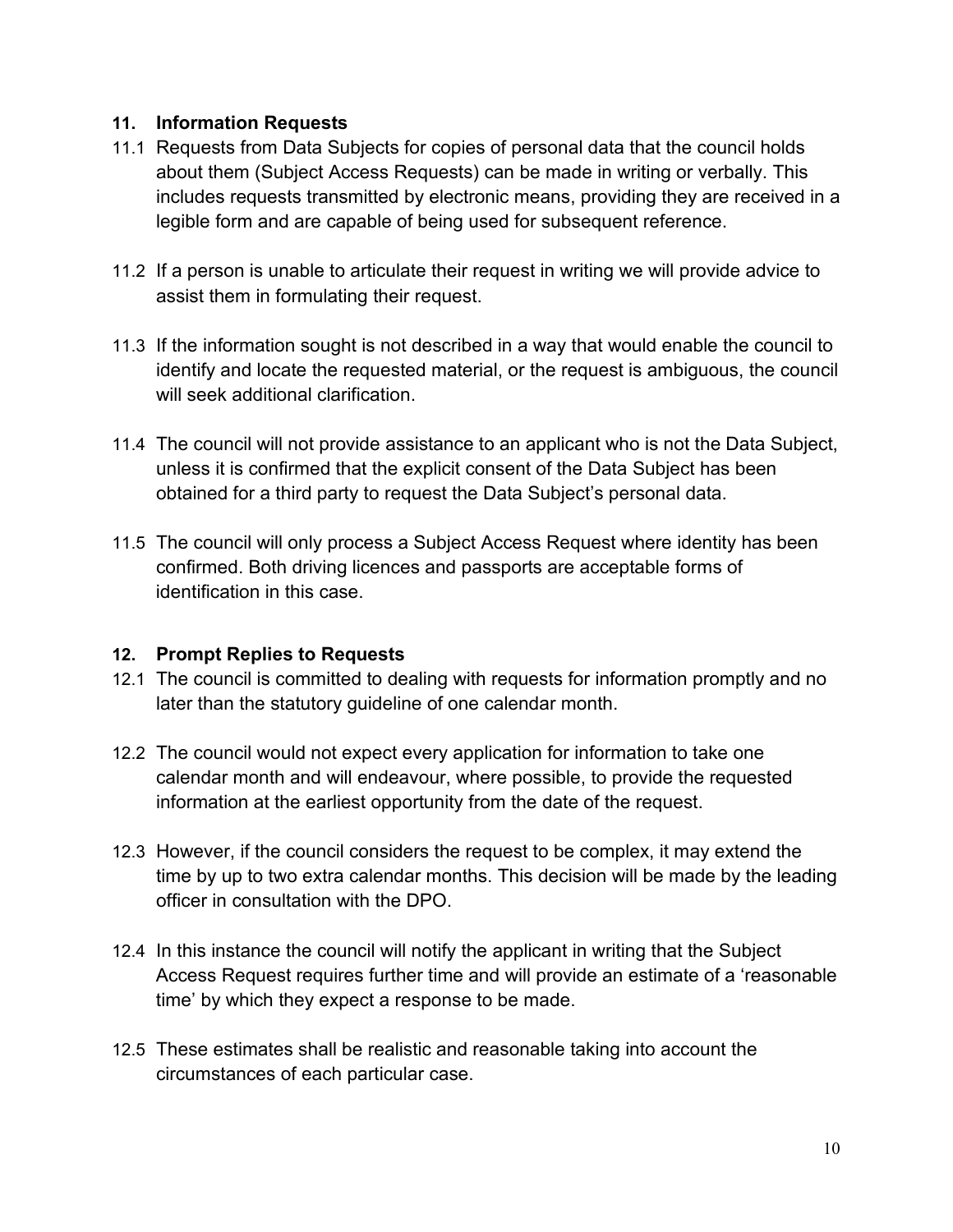12.6 Unlike Freedom of Information requests, there is no upper cost or time limit for a Subject Access Request.

# <span id="page-11-0"></span>**13. Exempting Information from Non-disclosure**

- 13.1 The GDPR is designed to prevent access by third parties to a Data Subject's personal data. However, under the DPA there are circumstances which allow disclosure of a Data Subject's personal data to a third party, or for it to be used in a situation that would normally be considered to breach the GDPR.
- 13.2 Exemptions from the non-disclosure of personal data are given below. This list is not exhaustive.
	- Crime and taxation: general
		- a. The prevention and detection of crime
		- b. The apprehension or prosecution of offenders, or
		- c. The assessment or collection of any tax or duty or of any imposition of a similar nature
	- Crime and taxation: risk assessment systems
	- Immigration
	- Information required to be disclosed by law etc. or in connection with legal proceedings
- 13.3 The council will only use these exemptions where it is in the public interest to do so, i.e. prevention of crime, or where the functioning of the council requires the processing of personal information to be exempt so that it can provide statutory services to members of the public.

## <span id="page-11-1"></span>**14. Refusal of Subject Access Requests**

- 14.1 The council will not supply information to a Data Subject if:
	- We are not satisfied with the identity of the Data Subject
	- Compliance with the request will inadvertently disclose personal information relating to another individual without their consent
	- The applicant has recently requested the same or similar information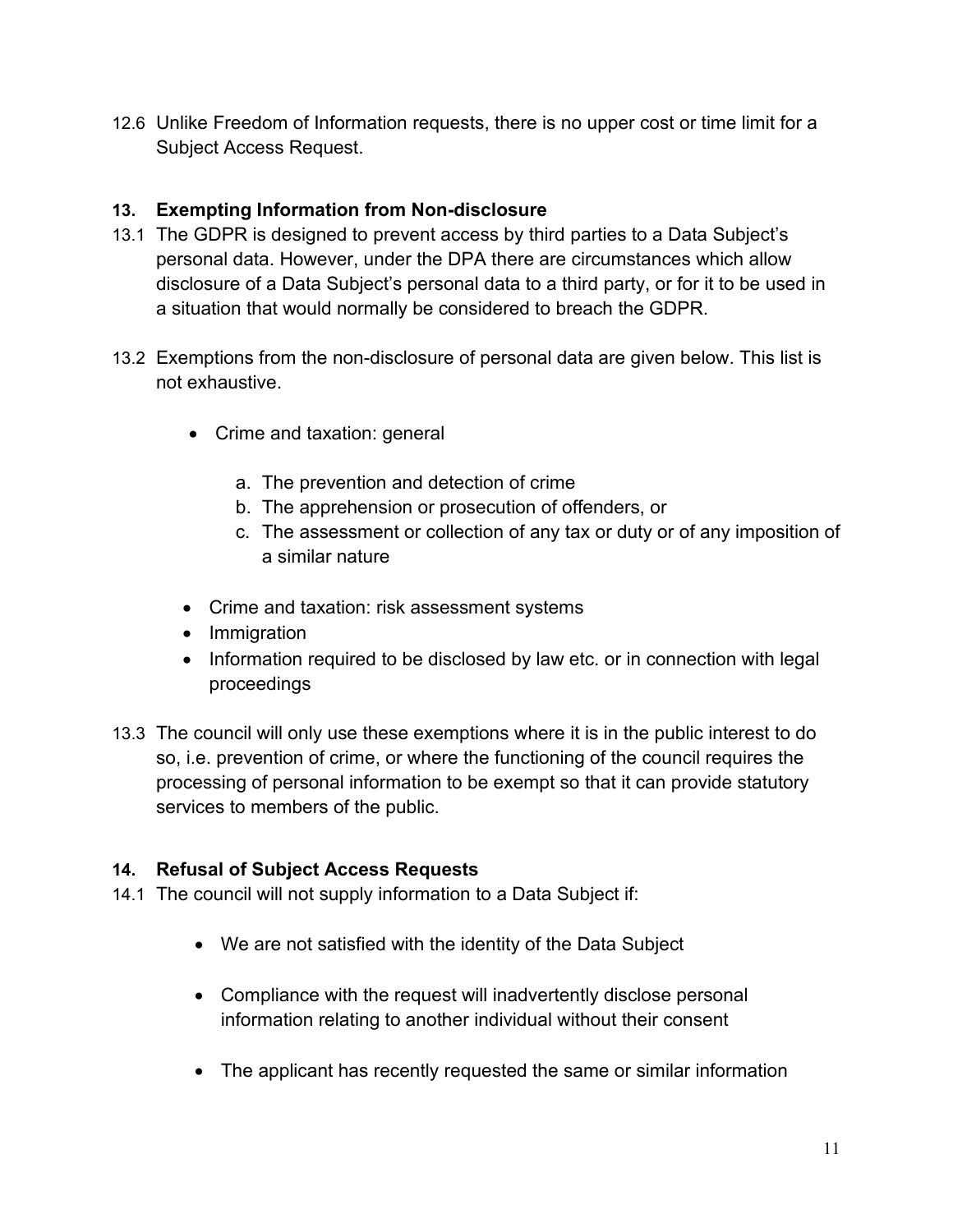- 14.2 The council considers that when a valid reason, which is both robust and legally defendable, exists for refusing the disclosure of information to either the Data Subject or a third party, the information should be withheld.
- 14.3 When information is withheld, full explanations of the reasoning behind the refusal must be provided to the applicant. This explanation must also include the details of how the applicant can complain about the council's decision.
- 14.4 All requests for personal data made by the Data Subject will be dealt with under Chapter 3 - Rights of the Data Subject section of the GDPR, not the Freedom of Information Act 2000.

#### <span id="page-12-0"></span>**15. Data Breaches**

- 15.1 This section should be read alongside the council's Reporting Personal Data Breaches policy.
- 15.2 A personal data breach means a breach of security leading to the accidental or unlawful destruction, loss, alteration, unauthorised disclosure of, or access to, personal data. This includes breaches that are the result of both accidental and deliberate causes.
- 15.3 If any employee or member of the public becomes aware of a breach of the Policy, they should immediately report it to the Data Protection Officer who will be able to advise on any immediate action to be taken. The council have provided a Data Breach Reporting form on the intranet.
- 15.4 Upon receipt of notification of a breach, the Data Protection Officer will investigate the allegation and, if substantiated, identify an action plan which will include details of containment and recovery action, an assessment of the risks and identify any notifications that need to take place.
- 15.5 The GDPR requires all organisations to report certain types of personal data breaches to the ICO. If the breach is likely to result in a high risk of adversely affecting individuals' rights and freedoms, the council will also inform those individuals without undue delay.
- 15.6 Breaches must be reported to the ICO within 72 hours of the council becoming aware of the breach.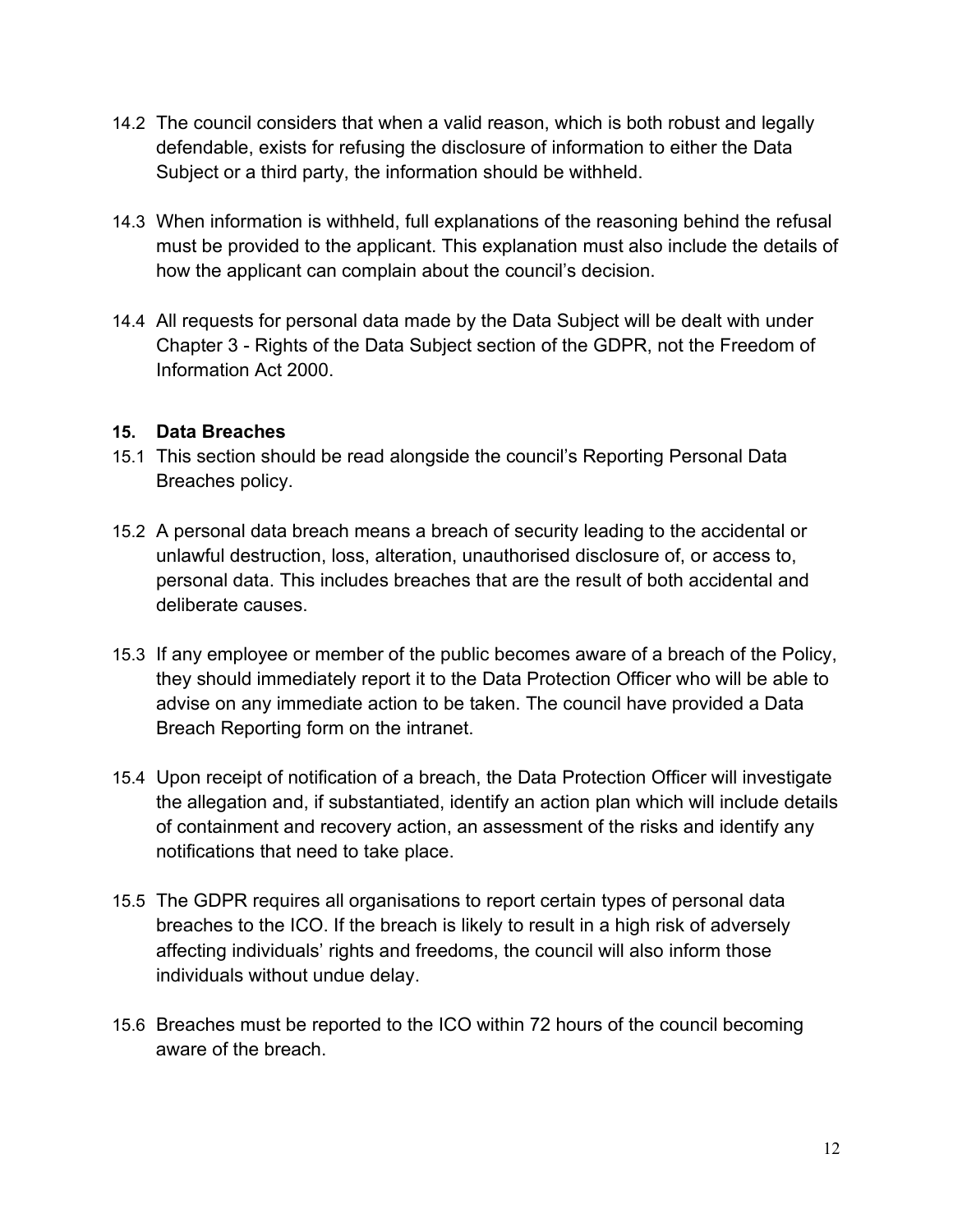- 15.7 The Data Protection Officer will consider the seriousness of the breach, the amount of data, the type of data, the number of customers affected, where the data is now located and whether it is recoverable or not.
- 15.8 If a Data Subject's personal data is disclosed outside of its intended purpose, they have a right to sue the responsible individual. Individual Officers and Members of the council may be prosecuted under GDPR, not just the council as a whole.
- 15.9 Deliberate breaches will result in disciplinary action under the Disciplinary (Conduct) policy based on each individual instance.

#### <span id="page-13-0"></span>**16. Appeals and Complaints**

16.1 Where an applicant is dissatisfied with the level of service they have received, they are entitled to complain about the actions of the council through the internal appeals procedure. All complaints should be forwarded to:

Member Services Fenland District Council County Road March **Cambs** PE15 8NQ

E-mail: foi@fenland.gov.uk

- 16.2 The applicant will receive a response to their correspondence within twenty working days. If the applicant remains dissatisfied with the council's reply, they have the option of taking their complaint to the Information Commissioner (at the address below) who will independently adjudicate each case and make a final decision.
	- Information Commissioner's Office Wycliffe House Water Lane **Wilmslow Cheshire** SK9 5AF

**This Policy shall be held on both the council's intranet and public website**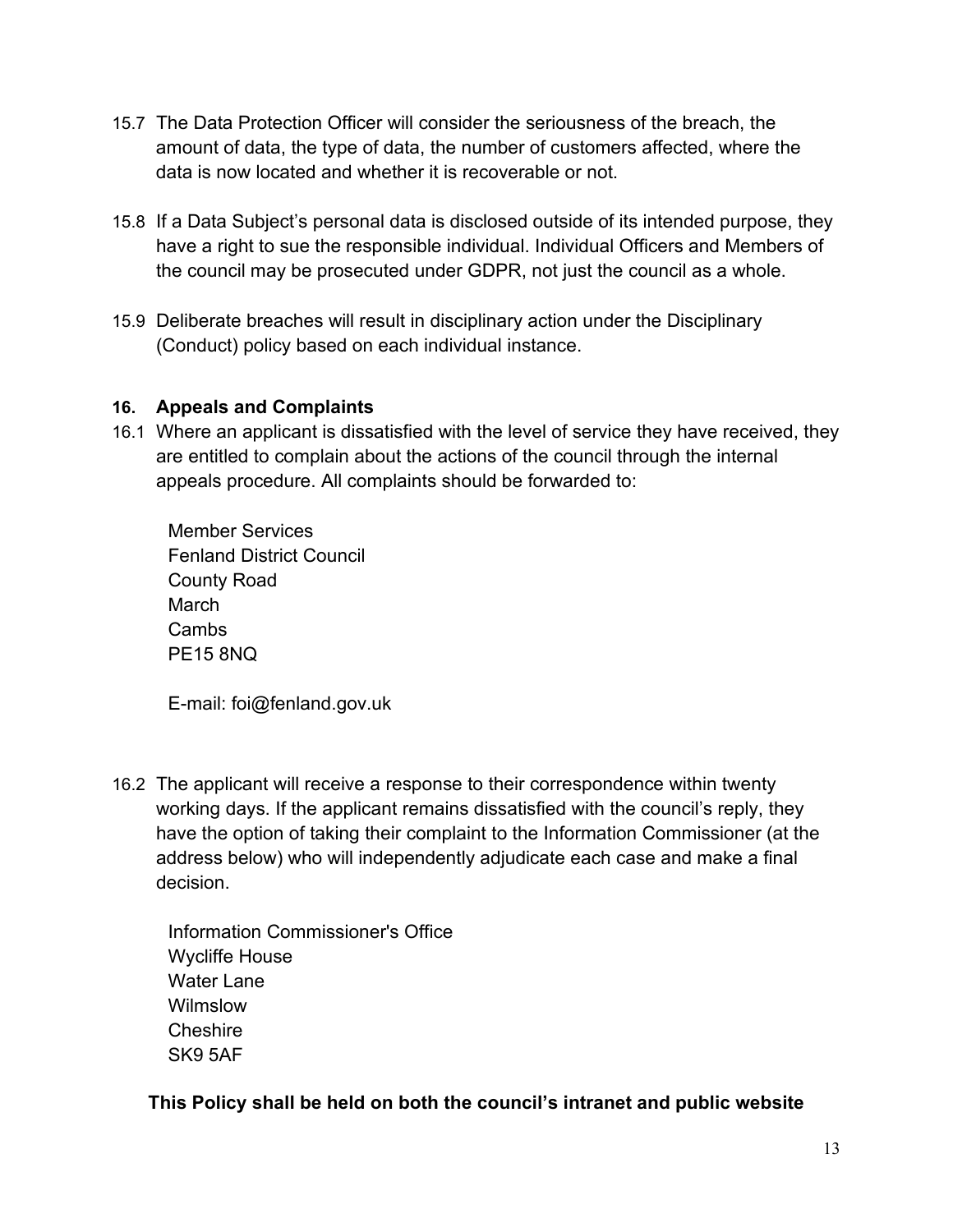# **Appendix A**

#### **Data Protection Principles**

Personal data must be:

- Processed lawfully, fairly and in a transparent manner in relation to the Data Subject ('lawfulness, fairness and transparency').
- Collected for specified, explicit and legitimate purposes and not further processed in a manner that is incompatible with those purposes; further processing for archiving purposes in the public interest, scientific or historical research purposes or statistical purposes shall, in accordance with Article 89(1) not be considered incompatible with the initial purposes ('purpose limitation').
- Adequate, relevant and limited to what is necessary in relation to the purposes for which they are processed ('data minimisation').
- Accurate and, where necessary, kept up to date; every reasonable step must be taken to ensure that personal data that are inaccurate, having regard to the purposes for which they are processed, are erased or rectified without delay ('accuracy').
- Kept in a form which permits identification of Data Subjects for no longer than is necessary for the purposes for which the personal data are processed; personal data may be stored for longer periods insofar as the personal data will be processed solely for archiving purposes in the public interest, scientific or historical research purposes or statistical purposes in accordance with Article 89(1) subject to implementation of the appropriate technical and organisational measures required by this Regulation in order to safeguard the rights and freedoms of the Data Subject ('storage limitation').
- Processed in a manner that ensures appropriate security of the personal data, including protection against unauthorised or unlawful processing and against accidental loss, destruction or damage, using appropriate technical or organisational measures ('integrity and confidentiality').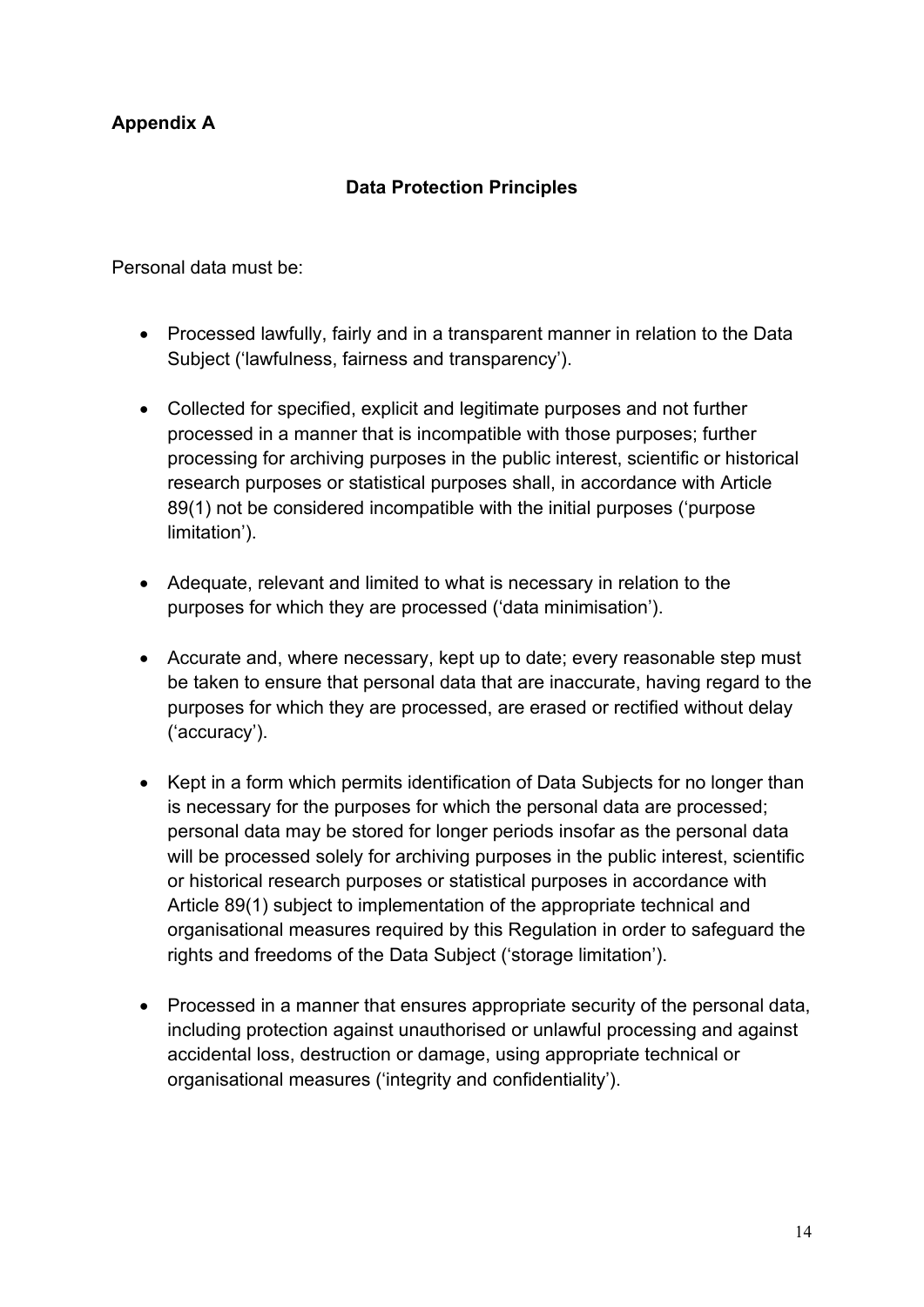# **Appendix B**

#### **Conditions for Processing Personal Data**

The basis for processing personal data must be lawful. At least one basis from the list below must apply whenever the council processes personal data:

- a. Consent the individual has given clear consent for the council to process their personal data for a specific purpose (Note: Consent can be withdrawn at any time)
- b. Contract the processing is necessary for a contract the council has with the individual, or because they have asked the council to take specific steps before entering into a contract.
- c. Legal obligation- the processing is necessary for the council to comply with the law
- d. Protect life necessary to protect someone's life
- e. Public task the processing is necessary for the council to perform a task in the public interest or for the council's official functions, and the task or function has a clear basis in law
- f. Legitimate interests (but cannot be used for processing carried out by public authorities in the performance of their tasks)

# **Processing Special Category Personal Data**

The glossary sets out the categories of special data which need to be processed with extra care. The special categories of personal data are subject to stricter conditions of processing. There are conditions for processing special categories of personal data, set out in Article 9 of GDPR and are summarised:

- a. The Data Subject has given explicit consent, or
- b. It is necessary for employment, social security or social protection law\*
- c. It is necessary to protect life or where an individual is physically or legally incapable of giving consent
- d. It is carried out in the course of legitimate activities by certain not for profit organisations where it relates to specific persons
- e. Where the personal data is manifestly made public by the individual
- f. It is necessary for the establishment or defence of legal claims
- g. It is necessary for reasons of substantial public interest\*
- h. It is necessary for purposes of preventative or occupational medicine and reasons relating to the provision of healthcare\*
- i. It is necessary in the interest of public health\*
- j. It is necessary for archiving purposes in the public interest or for scientific or historical research.\*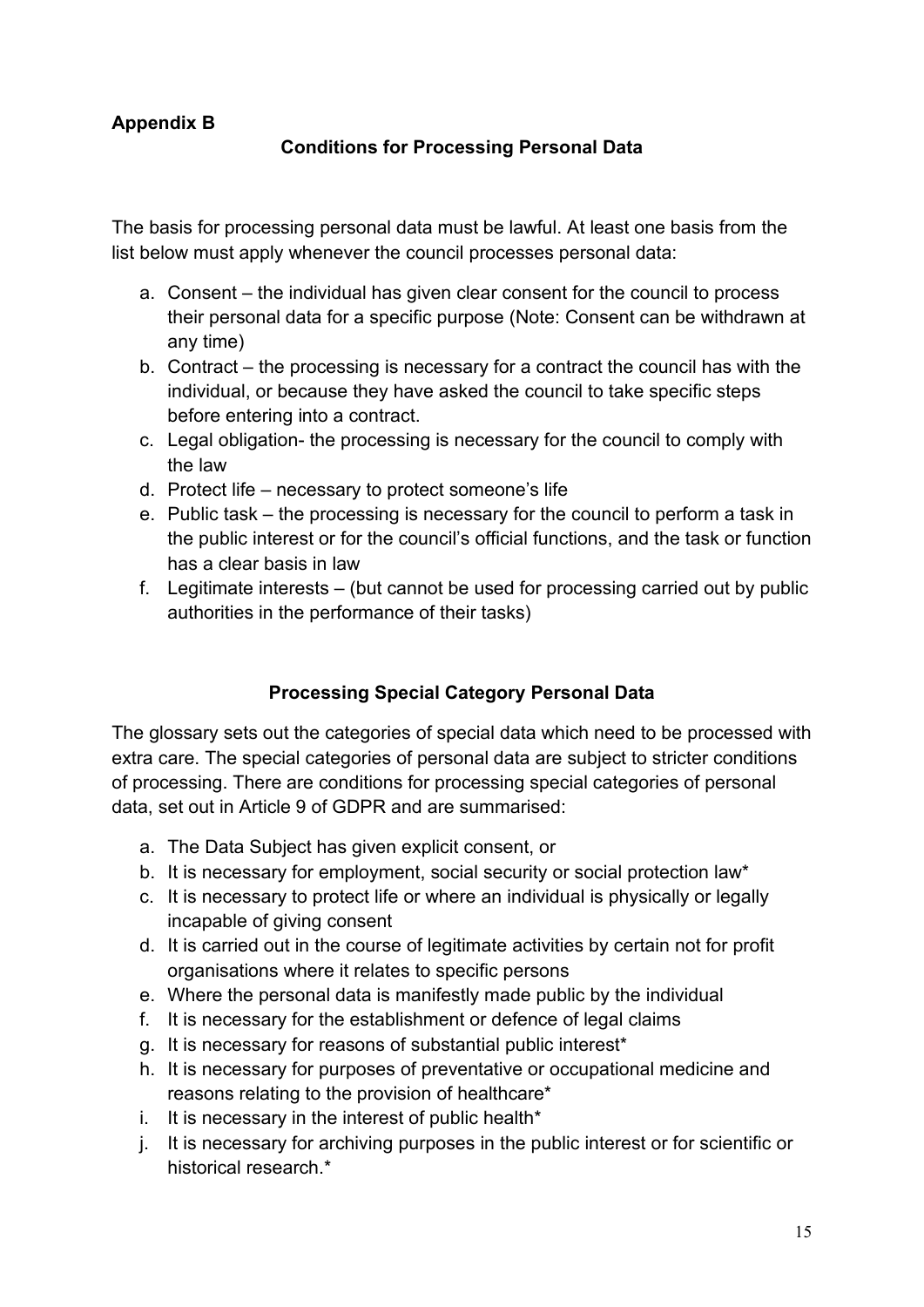# **Appendix C**

# **Data Subject Rights**

Subject to some legal exceptions, individuals will have the rights below:

- Right to request a copy of any information we hold about you
- Right to rectification (if inaccurate data is held)
- Right to erasure ('right to be forgotten') in certain circumstances
- Right to restriction of processing in certain circumstances
- Right to data portability (personal data transferred from one data controller to another)
- Right to object (to profiling, direct marketing, automated decision-making)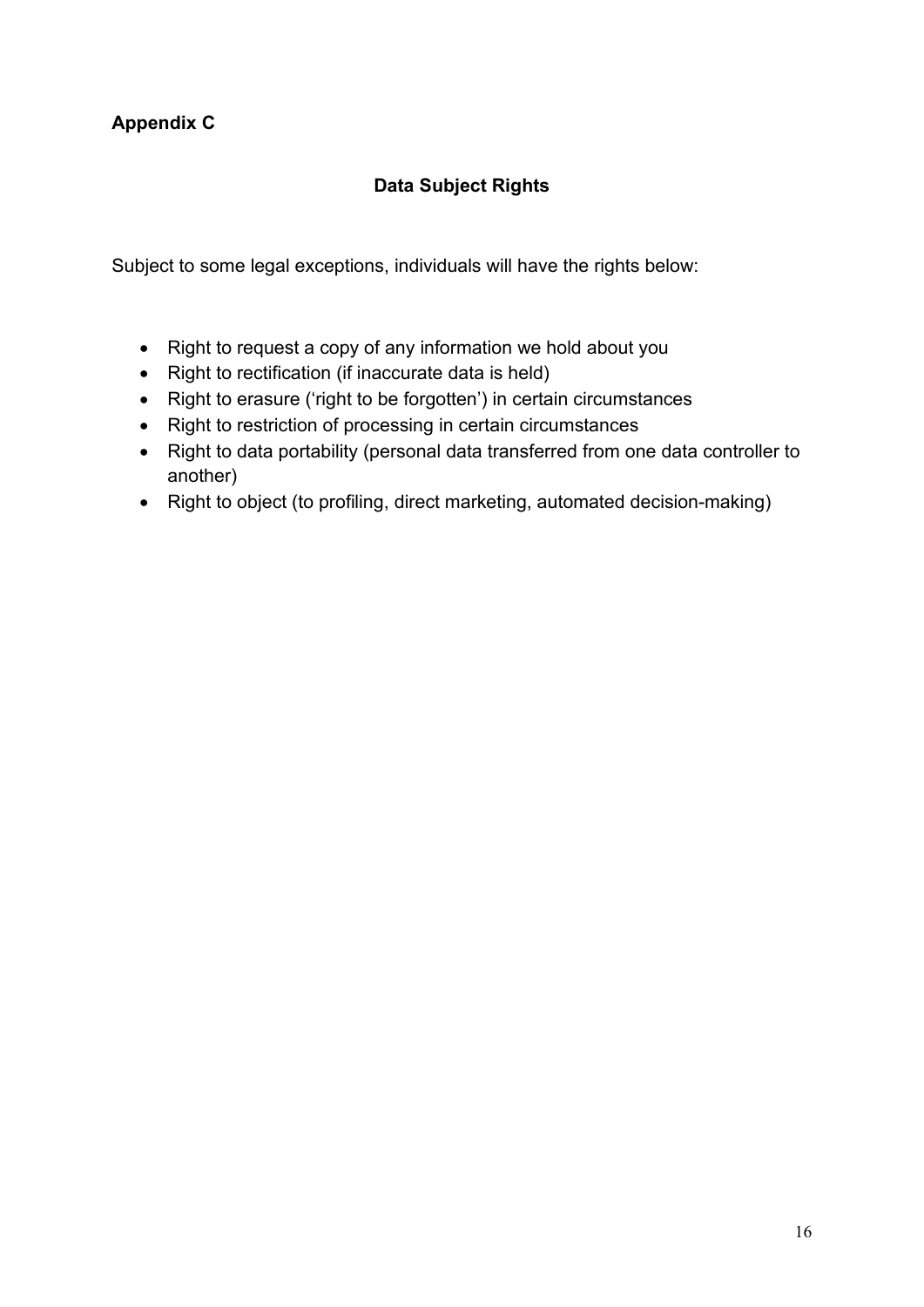# **Appendix D**

# **1. Legal Framework and Relevant Legislation**

- General Data Protection Regulation 2018
- Data Protection Act 2018
- The Criminal Justice and Immigration Act 2008
- The Environmental Information Regulations 2004 (SI 2004/3391)
- The Privacy and Electronic Communications (EC Directive) Regulations 2003 (SI 2003/2426)
- The Regulation of Investigatory Powers Act 2000 (RIPA)
- The Telecommunications (Lawful Business Practice) (Interception of Communications) Regulations 2000 (SI 2000/2699)
- Freedom of Information Act 2000
- Human Rights Act 1998
- Computer Misuse Act 1990
- This list is not exhaustive

#### **2. Reference Documents**

- Information Management Policy
- Information Security Policy
- Members' Code of Conduct
- Reporting Personal Data Breaches Policy and Procedures